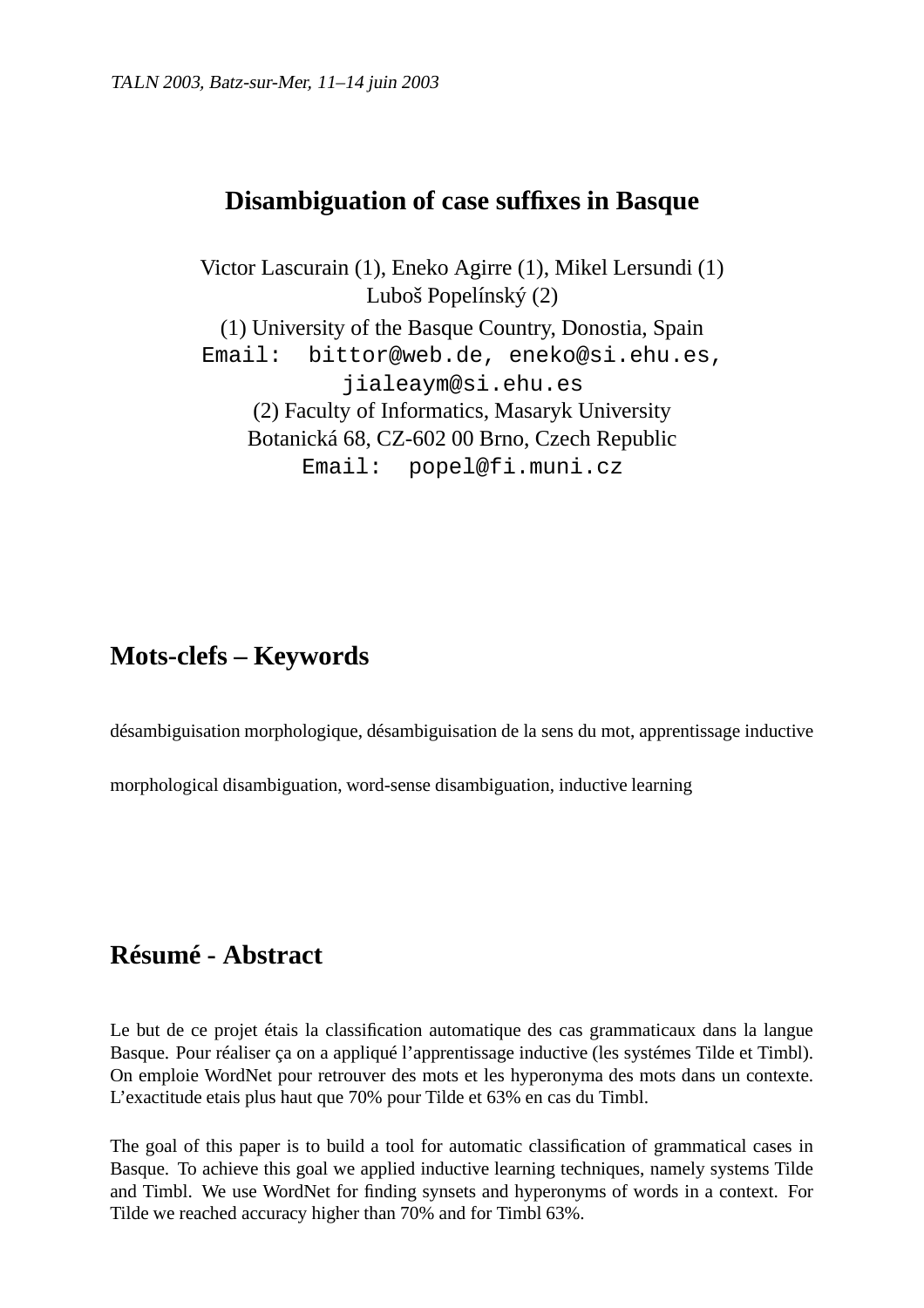# **1 Introduction**

The goal of this paper is to build a tool for the automatic classification of case-suffixes in Basque. Basque is an agglutinative language and its case suffixes are more or less equivalent to prepositions, but they are also used to mark subject and objects of verbs. If we want to disambiguate the relation between the verb and the prepositional phrase it is really important to know the possibles interpretations of the Basque case-suffixes, as it is important in other languages to know the possibles interpretations of prepositions. This can be considered as a semantic disambiguation task.

All case-suffixes used in Basque need to be analysed. Some of them are more ambiguous than the others as it happens with prepositions in other languages. We have chosen *instrumental* because it is one of the most ambiguous, and more interesting from a disambiguation point of view. To clarify the task, Table 1 shows the possible interpretations of the instrumental casesuffix with examples in Basque and their translation into English.

|             | <b>Basque</b>                                         | English                                                 |
|-------------|-------------------------------------------------------|---------------------------------------------------------|
| theme       | Seguru nago horretaz                                  | I'm sure of that                                        |
|             | Matematikaz asko daki                                 | He's an expert in maths                                 |
| during-time | Arratsaldez lasai egon nahi dut                       | I like to relax of an evening                           |
|             | Gauez egin dut                                        | I did it by night                                       |
| instrument  | Autobusez etorri naiz                                 | I have come by bus                                      |
|             | Belarra segaz moztu                                   | To cut grass with a scythe                              |
|             | Euskaraz hitz egin                                    | To speak in Basque                                      |
| manner      | Animali baten hestea betez egindako haragia           | A meat preparation made by filling an animal intestine  |
|             | Ahots ozen batez                                      | In a loud voice                                         |
| cause       | Haren aitzakiez nekatuta nago                         | Sick of his excuses                                     |
|             | Beldurrez zurbildu                                    | To turn white of fear                                   |
|             | Kanpoan lan egitea baztertu zuenez, lan-aukera ederra | In refusing to work abroad, she missed an excellent job |
|             | galdu zuen                                            | opportunity                                             |
| containing  | Edalontzia ardoz beteta dago                          | The glass is full of wine                               |
|             | Txapelaz dagoen gizona                                | The man with the beret on                               |
|             | Ilez estalia                                          | Cover in hair                                           |
| matter      | Armairua egurrez egina dago                           | The wardrobe is made of wood                            |

Table 1: Possible interpretations of the instrumental case-suffix (-z).

The goal is then to classify each occurrence of the case suffix into one of the possible interpretations, – *theme*, *place*, *instrument*, etc. – taken into account the context. The approach we have used is based on learning from a set of hand-tagged occurrences of the instrumental case suffix, using inductive logic programming (Muggelton, 1992; Muggleton & De Raedt, 1994) (ILP) and instance-based learning (Zavřel & Daelmans, 1998) techniques. In order to test each of the approaches we have used 5-cross validation.

The context of each occurrence is annotated with ambiguous morphological tags. It means that for all context words we know all morphological readings but we do not know the right one. Besides WordNet<sup>1</sup> is used to generalise the words in the context. WordNet is a lexical reference system that organise English nouns, verbs, adjectives and adverbs into synonym sets, each representing one underlying lexical concept.

The structure of this paper is following. In Section 2 we describe the data used for learning. Section 3 contains brief information on WordNet. Experiments with the ILP system Tilde are described in Section 4. In Section 5 we bring results obtained with the instance-based learner Timbl. We conclude with overview of relevant works and with concluding remarks.

<sup>1</sup>http://www.cogsci.princeton.edu/˜wn/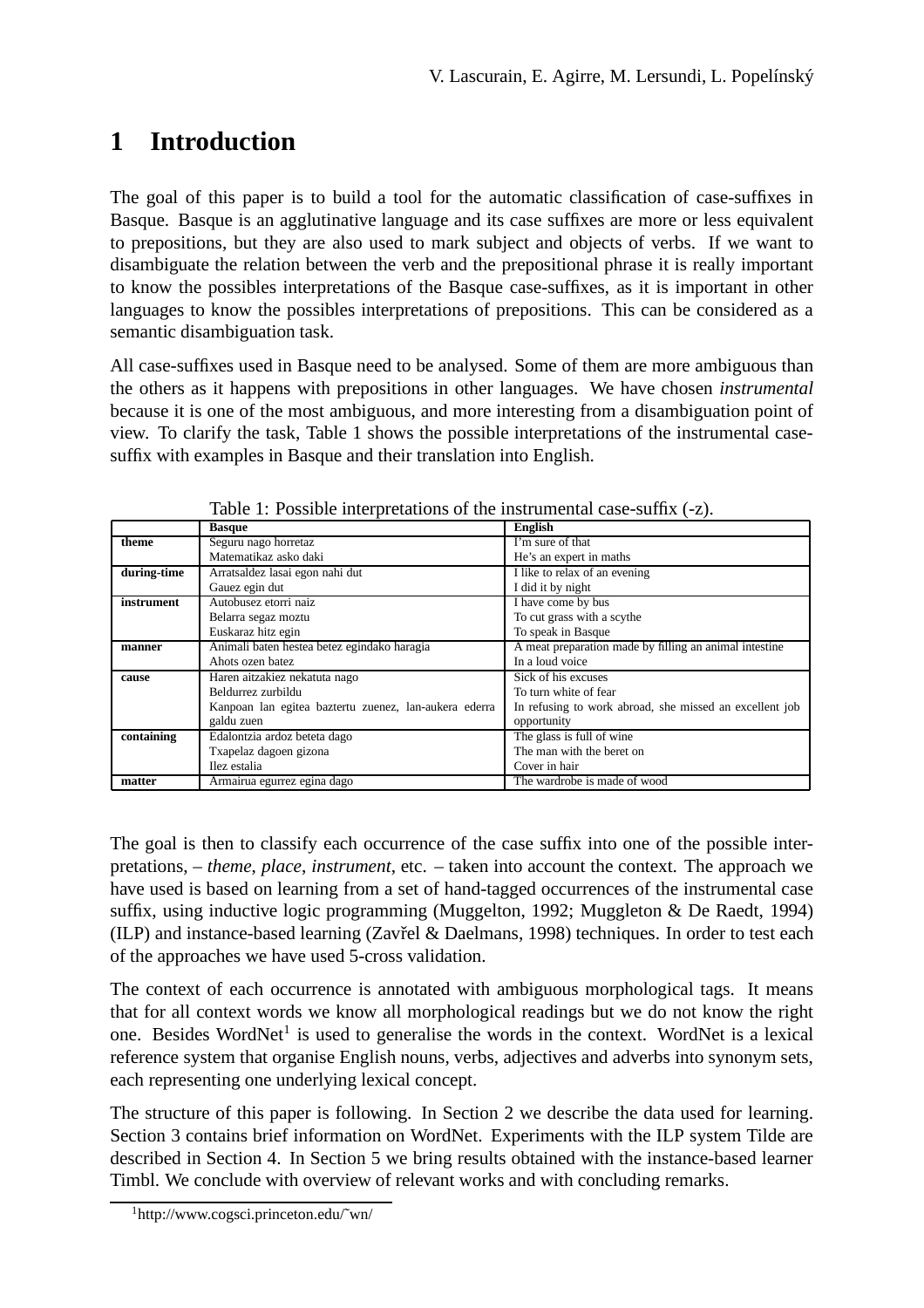# **2 Data**

The learning database contained 142 correctly classified examples of the target relation. These examples have been extracted from a monolingual Basque dictionary (Sarasola, 1996). Each example is a sentence containing a word inflected in the instrumental case. Each word in the sentence has been ambiguously morphologically tagged.

One example in a raw format shown in Figure 1 represents the sentence "Bazkaz hornitu.". Each word of the sentence is enclosed in " $\lt>$ " and followed by a list of possible readings. The first word, "<Bazkaz>" has two possible readings. In each reading the first part is the lemma ("bazka" *pasture* or *grass* in English) followed by a list of tags. We exploit here only the morphological ones. For this word the interesting tags are "IZE" (noun), "DEK" (declined word) and "INS" (instrumental case). The second word ("hornitu", *feed* in English) has three possible readings. In this case we can see that the lemma is always followed by the tag "ADI" (verb), so this word has only verb readings.

Figure 1: An example of a sentence in a raw format.

```
"<Bazkaz>"
      "bazka" IZE ARR DEK INS MG
      "bazka" IZE ARR DEK INS NUMS MUGM
"<hornitu>"
      "hornitu" ADI SIN AMM PART ASP BURU NOTDEK
      "hornitu" ADI SIN AMM PART DEK ABS MG
     "hornitu" ADI SIN AMM PART NOTDEK
" < S . > S"PUNT_PUNT
```
The data in this format was further transformed into the form of Prolog facts. Each example consists of three predicates, *position/1* (the word carrying the instrumental case), *leftCtx/1* (the list of words in the left context, in the reverse order, together with their morphological readings), and *rightCtx/1* (the list of words in the right context with their morphological readings). The transformed data can be seen in Figure 2. Each example in the learning set has been man-

Figure 2: Sentence from the database. Prolog format.

```
begin(model(example1)). theme.
leftCtx([]).
rightCtx([word(hornitu,
        [[hornitu,adi,sin,amm,part,asp,buru,notdek],
        [hornitu,adi,sin,amm,part,dek,abs,mg],
        [hornitu,adi,sin,amm,part,notdek]])]).
position(word(bazkaz,
        [[bazka,ize,arr,dek,ins,mg,aorg,has_mai,def_hasi,notgelgen],
        [bazka,ize,arr,dek,ins,nums,mugm,aorg,has mai,def hasi,
          notgelgen]])).
end(model(example1)).
```
ually classified into one of seven different semantic categories. Their frequency is displayed in Table 2.

# **3 WordNet**

The most important information for our task is the meaning of the word present in the relation the case suffix represents, usually a noun and a verb. As it is impossible to list every single word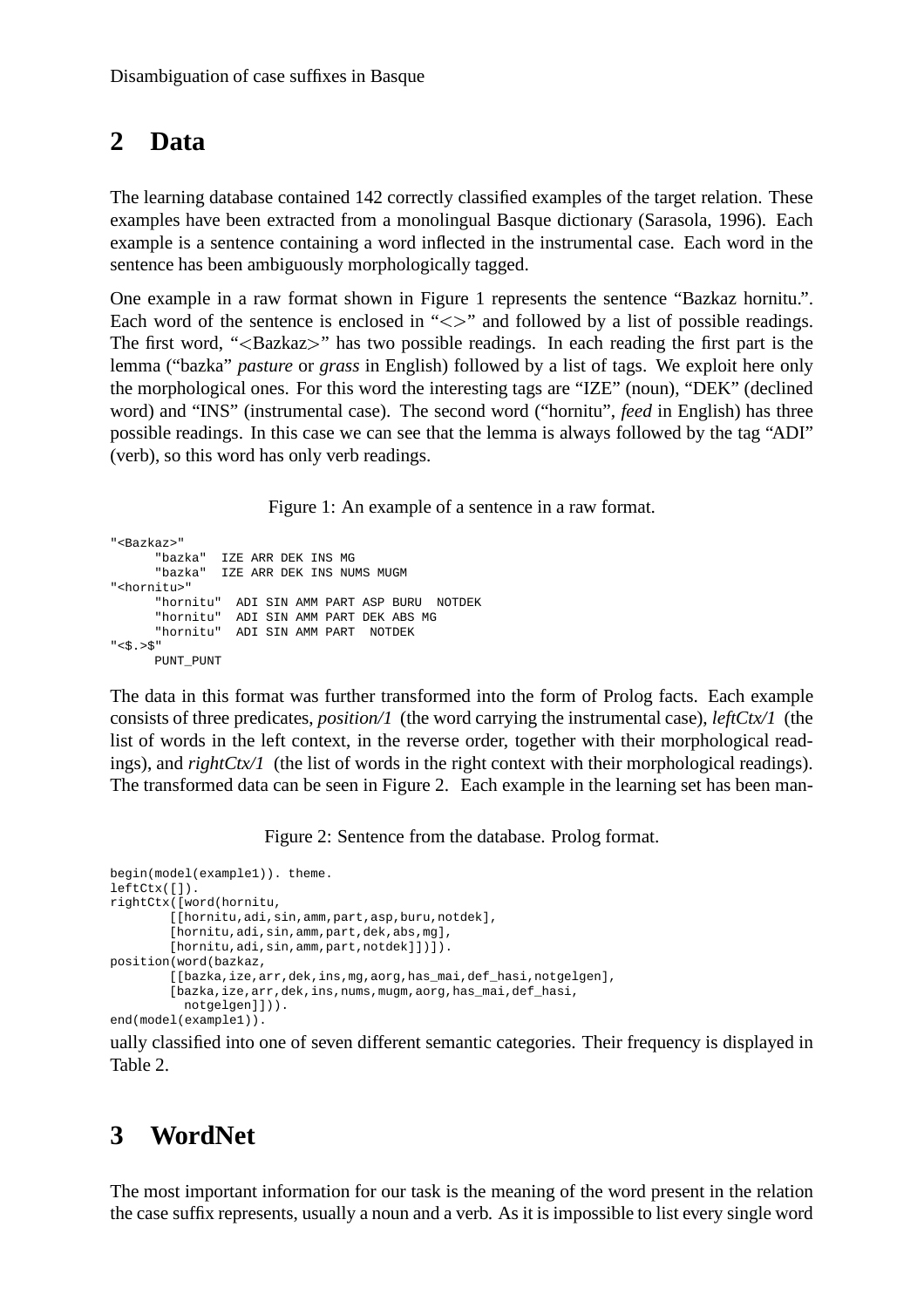| <b>Class:</b>     | cause | containing | instrument         | manner    | matter | theme | 'ıme |
|-------------------|-------|------------|--------------------|-----------|--------|-------|------|
| <b>Number:</b>    |       | رے         |                    | 4.        |        |       |      |
| <b>Frequency:</b> | 0.03  | J. 16      | $J \cdot \angle 1$ | ി<br>J.∠C |        |       | 0.04 |

|  | Table 2: List of semantic categories and corresponding frequencies. |  |
|--|---------------------------------------------------------------------|--|
|  |                                                                     |  |

pair that can be related to a given preposition or case, some way of generalisation from words to more abstract concepts will be useful. For this crucial task we exploited information from WordNet. The WordNet is a net made of words, or more exactly, synsets. A synset is a named collection of words that share a common meaning. Synsets in the net are related to each other in many ways. Regarding our work the *hyperonymy/hyponymy* relation is the most important. This relation defines a sub net inside the WordNet, which links synsets regarding to a *is-a* relation. This relation enables generalisation from specific words to more general concepts.

# **4 Learning with Tilde**

Inductive logic programming (ILP) (Muggelton, 1992; Muggleton & De Raedt, 1994) is a machine learning technique that learns first order logic descriptions from a set of examples and a given background knowledge (Muggelton, 1992; Muggleton & De Raedt, 1994). We used the *Tilde* system which learns first order logic decision trees (Blockeel & Raedt, 1997).

Good background knowledge expressed in the form of a logic program is crucial for a good performance of any ILP system. We tested several different types of background knowledge predicates. A description of the characteristics of each of them as well as the obtained results are presented in the next paragraphs.

### **4.1 Morphological predicates**

The first set of predicates is composed of only simple morphological predicates. There are two different types of predicate, *exists* and *forall* predicates. The "*exists/1*" predicate checks whether a given morphological tag is present in at least one of the readings of one of the words in the example. The "*forall/1*" predicate checks whether a given morphological tag is present in all the readings of at least one word in the example. The accuracy of this classifier is around 47%. All the results have been obtained by running 5–cross validation.

A second experiment was done with a slightly modified set of predicates. Namely "*exists/2*" and "*forall/2*" predicates were added. They do the same checks as their arity 1 equivalents but for a pair of tags instead for a single one. The accuracy increased to 55%.

### **4.2 Semantic (WordNet) predicates**

In order to increase accuracy semantic information from WordNet has been introduced into the background knowledge. This semantic information was used in both possible ways, either alone, or in combination with the morphological information. The new predicates have the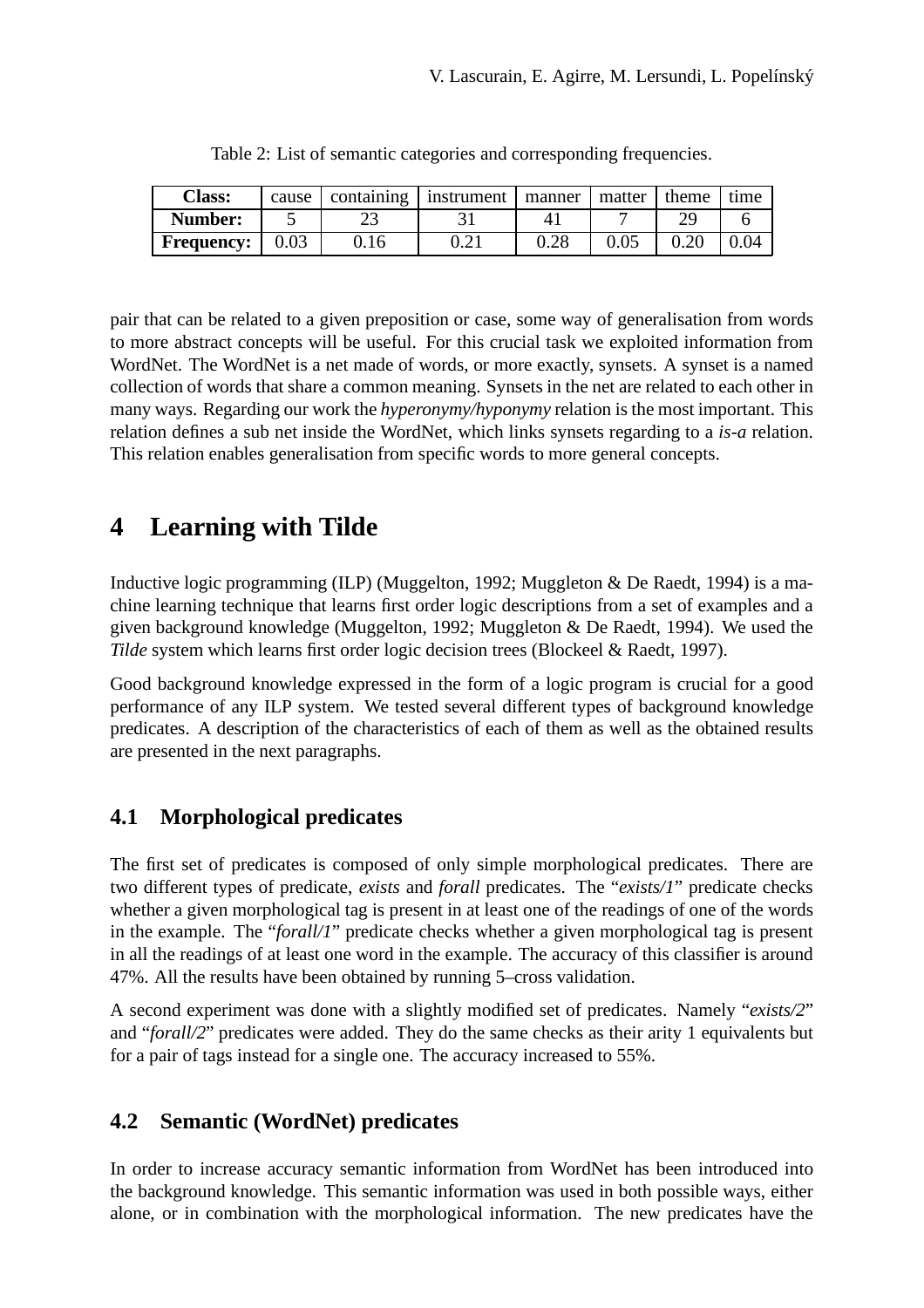form *hasSynset(X)* and *hasHyperonym(X)* till 3rd level up in the hyperonymy hierarchy. The predicate *has\_synset(Synset)* succeeds if a word, member of the given *Synset*, is present in the sentence. The predicate *has\_Hyperonym(Hyperonym)* succeeds if a word belongs to the *Hyperonym*. For example, given the sentence "*Let's dance the war dance*" the predicate "*hasHyperonym(ASynset)*" would succeed for *ASynset = synset of ritual dance* but not for *ASynset = synset of social dancing*. In order to improve accuracy and to decrease learning time further improvement has been performed based on the following observations:

- The word in instrumental case is usually a noun or an associated determinant. The noun to which the determinant is associated is usually the first noun to the left from this determinant. The determinant does not modify the classification.
- When the word in instrumental case is a noun (or determinant) it defines a relation between the noun and the nearest verb to the right.

Accuracy of finding the most significant words can be seen in Table 3. Then the semantic predicates are applied only to these important words.

| Type      |     | Hit   Fail   Unknown   Total   Accuracy |     |      |
|-----------|-----|-----------------------------------------|-----|------|
| Verb: 108 |     |                                         | 140 |      |
| Noun:     | 105 |                                         | 112 | 93.8 |

Table 3: Finding the most significant words.

There is a description of the new predicates.

- *nearestNounNotVerbNotDet/1*: looks for a word with at least one noun reading and which has no determinant neither verb readings. It first looks in the position, then in the left context and then in the right context, returning the first word found. For example, in the sentence *Etxe (house) batez (of a) jabetu (become the owner)* the goal *nearestNoun-NotVerbNotDet(Word)* success only for *Word = house*.
- *nearestVerbNotDet/1*: looks for a word with at least one verb reading and which has no determinant readings. It first looks in the position, then in the right context and then in the left context, returning the first word found. Using the same sentence as above as an example the predicate *nearestVerbNotDet(Word)* success only for *Word = jabetu*.

The following combinations of the semantic predicates and the morphological predicates were used:

- In all cases only synsets and the first level in the hyperonymy hierarchy are used, i.e. only *nearestVerNotDetHasHyperonym/1*, *nearestNounNotVerbNotDetHasHyperonym/1*, *nearestVerbNotDetHasSynset/1* and *nearestVervNotDetHasHyperHyperonym/1* predicates are provided as background knowledge.
- In the first case *exists/1* and *forall/1* are used. The accuracy in this case is 56 %.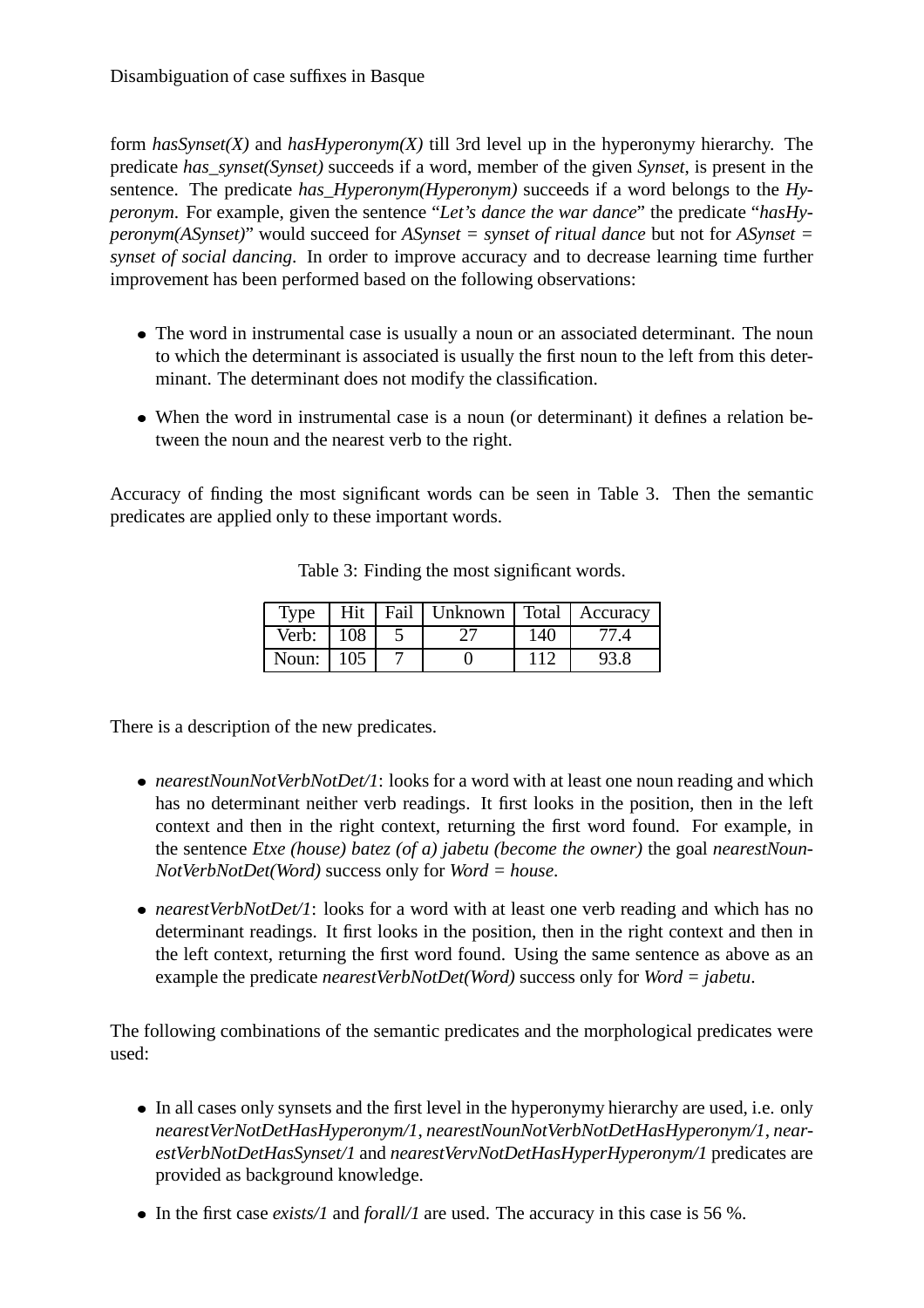• In the second case only *exists/2* is used. This reduction is due to the available machine resources. In this case the accuracy is 59 %.

It demonstrates that the WordNet predicates do provide some valuable information, even when applied to ambiguously tagged text.

#### **4.3 Refinement of the semantic predicates**

When introducing the WordNet predicates a new source of ambiguity has been introduced. The words in the context are not semantically disambiguated and for that reason we can not remove any synset. Because of that we have to add all the possible semantic interpretations that a word can bear. In this section we explain how we tried to overcome this problem.

The problem cannot be completely solved without manual disambiguation. However, some improvements can be done if using the frequency of a given synset as measure for it "goodness". We make the assumption that if two different words have a common synset (or hyperonym) it is more likely that this synset(hyperonym) is the right one. For example, given the sentences "sitting on the chair" and "sitting on the bank" we assume that the correct interpretation of "bank" is that of "chair" and not that of "credit institution". We implement this in our application by removing all the synsets which appear less than  $N$  times in the database.

If to compare with the results displayed in the previous paragraph, in the first case the accuracy 57% while in the second it is about 60%. So there is slight improvement about 1 %. It is important that also the learning time was a bit smaller. It can be important when processing bigger data.

#### **4.4 Leaving implicit class**

The result of the last experiment is in Table 4. We can see that the biggest discrepancy between expected classification and the learned one concerns the class instrument. When we have a look to a typical result of learning (below) we can see that the default category (i.e. category that is used if no rule fires for the classified example) is again instrument. An example of output of Tilde is below.

```
class([time]):-nearestNounNotVerbNotDetHasHyperonym(s09065837),!.
$6.0/6.0=1.0.class([theme]):-nearestVerbNotDetHasSynset(s00527673),!.
$13.0/13.0=1.0....
class([instrument]).
% 12.0/22=0.545
```
So we decided to remove the last clause from the learned rules. On one side it resultsin decrease of recall, in other side accuracy increased up to 10%. Namely for the two cases mentioned the accuracy increased up to 70.4% (recall 69.0) and 71.1% (recall 68.3).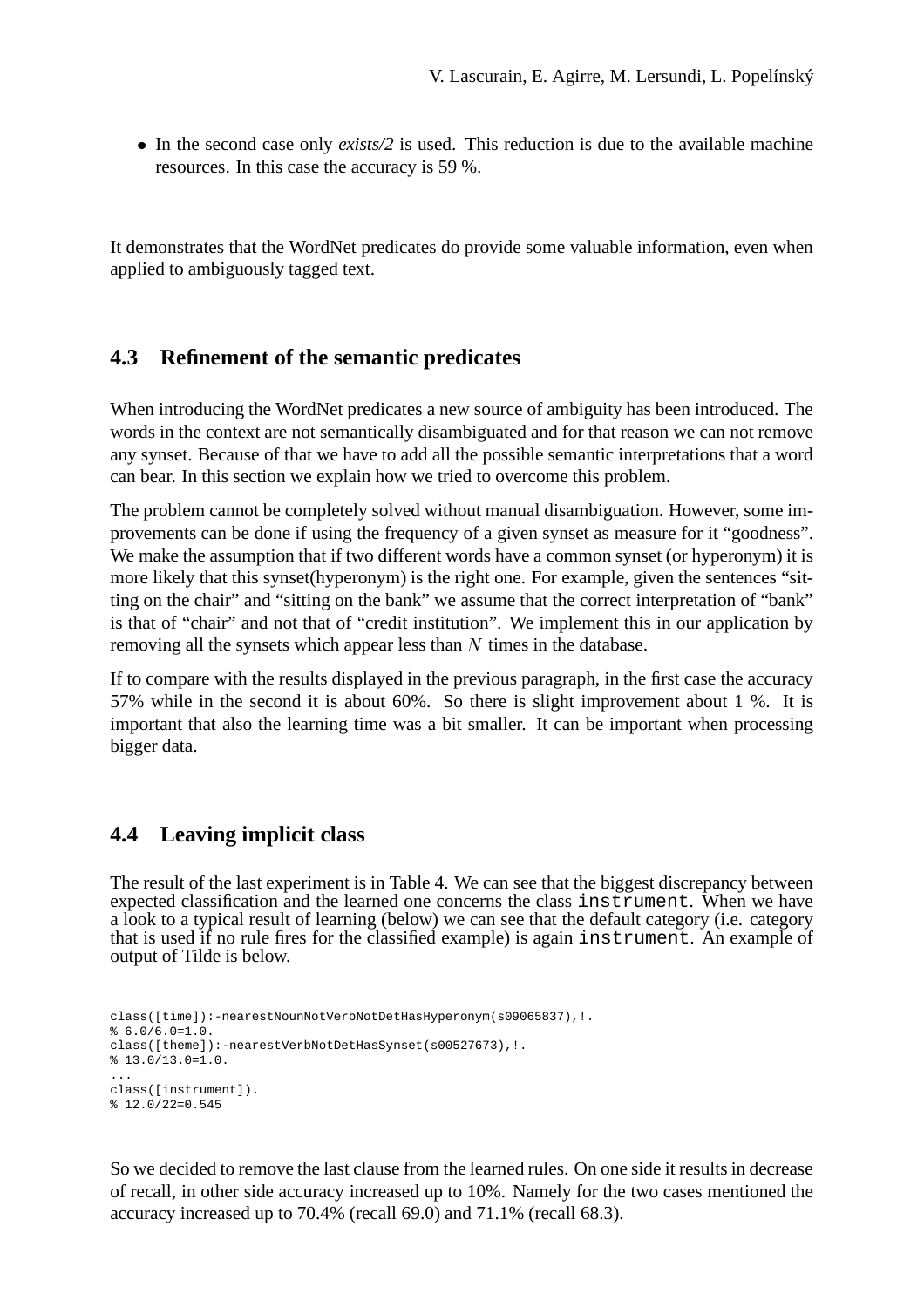| <b>REAL/PRED</b> | cause | containing | instrument | manner | matter | theme | time | total |
|------------------|-------|------------|------------|--------|--------|-------|------|-------|
| cause            |       |            |            |        |        |       |      |       |
| containing       |       |            |            |        |        |       |      | 23    |
| instrument       |       |            |            | 15     |        |       |      | 30    |
| manner           |       |            |            | 29     |        |       |      | 41    |
| matter           |       |            |            |        |        |       |      |       |
| theme            |       |            |            |        |        | 23    |      | 30    |
| time             |       |            |            |        |        |       | 5    |       |
| total            |       | 29         |            | 50     |        | 36    | h    | 142   |

Table 4: Results with arity 2 morphological predicates and refined WordNet.

## **5 Learning with Timbl**

Timbl<sup>2</sup> (Zavřel & Daelmans, 1998) is a program implementing several instance-based, or Memory-Based, learning techniques. Timbl stores a representation of the training set explicitly in memory, and classifies new cases by extrapolation from the most similar stored cases.

### **5.1 Learning data**

The propositional representation available for ILP had to be re-coded into the format required for Timbl. First, morphological information has been removed and the WordNet predicates have been rebuilt. In Timbl, each example is seen as a chain of comma separated items. So for each word in a given sentence, one of its lemmas is randomly chosen and the word/lemma pairs are written in a comma separated list of a given length. The *word in position* is always on the 5<sup>th</sup> position of the chain. As it may happen, that not all the examples are long enough, the missing ones are filled with underline characters. The category comes after the chain followed by a dot. An example is shown in Figure 3.

Figure 3: Two sentences in the Timbl format.

 $L_1$ ,  $L_2$ ,  $L_3$ ,  $L_4$ ,  $L_5$ ,  $L_7$ ,  $L_6$  and  $L_7$  and  $L_7$  betea, bete,  $L_7$ ,  $L_7$ ,  $L_7$ ,  $L_7$ ,  $L_7$ ,  $L_7$ ,  $L_7$ ,  $L_7$ ,  $L_7$ ,  $L_7$ ,  $L_7$ ,  $L_7$ ,  $L_7$ ,  $L_7$ ,  $L_7$ ,  $L_7$ ,  $L_7$ ,  $L_7$ ,  $L_7$ ,  $L_7$ ,  $\mu_{\ell}$ ,  $\mu_{\ell}$ ,  $\mu_{\ell}$ ,  $\mu_{\ell}$ ,  $\mu_{\ell}$  and  $z$ , gau, zaintzen, zaindu, zizkiena, edun,  $\mu_{\ell}$ ,  $\mu_{\ell}$ , time.

For each column pair (word/lemma) the union of the synsets of each line is found. If this set contains N elements, then N extra binary attributes are added to the database. For a given example the value of one of these binary attributes is true if and only if the synset it represents is a synset of the word in the given column.

### **5.2 Results**

Two different set of experiments have been performed. They differ in the depth employed in the hyperonymy tree. In the first case only synsets and hyperonyms are considered. In the second

<sup>2</sup>http://ilk.kub.nl/software.html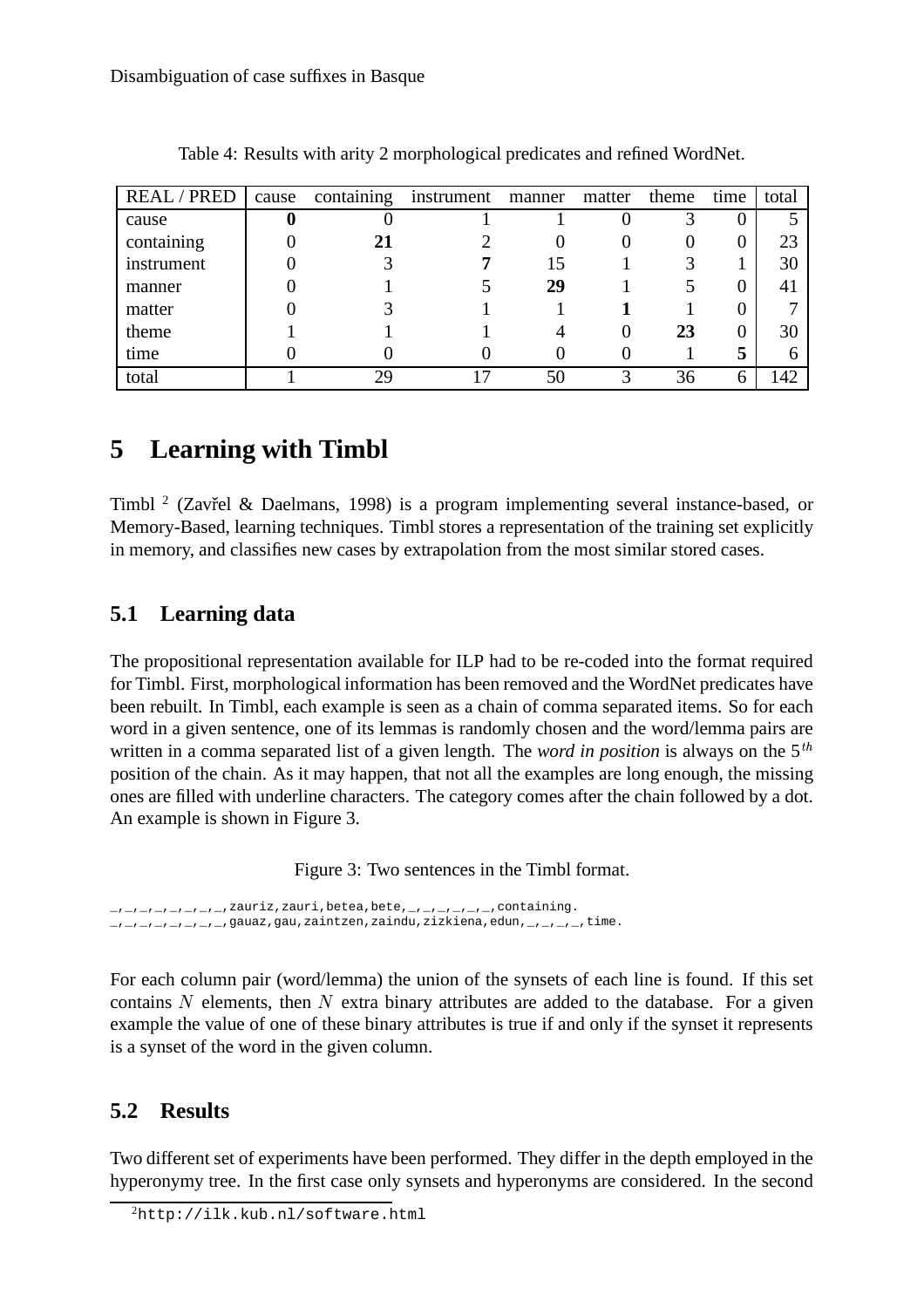



one hyper-hyperonyms have also been used. Timbl was learned five times. In the first time the database is used without modification. In the next ones the synsets/hyperonyms which are true (following the schema above) for less than N examples are removed, for  $N \in \{1..20\}$ . The results can be seen in Figure 4. In both graphs, the horizontal line in the middle shows accuracy 55.6%, the case when no WordNet information has been exploited.

## **6 Related work**

Agirre et al. (Agirre *et al.*, 2002) presented preliminary experiments in the use of translation equivalences to disambiguate prepositions or case suffixes. The core of the method is to find translations of the occurrence of the target preposition or case suffix, and assign the intersection of their set of interpretations. Given a table with prepositions and their possible interpretations, the method is fully automatic. The method was tested on the occurrences of the Basque instrumental case -z in the definitions of a Basque dictionary, looking for the translations in the definitions from 3 Spanish and 3 English dictionaries. The method is able to disambiguate with 94.5% accuracy 2.3% of those occurrences (up to 91). The ambiguity is reduced from 7 readings down to 3.1.

There has been many works that apply ILP for morphological disambiguation. Cussens (Cussens, 1997) developed POS tagger for English that achieved per-word accuracy of 96.4 %. Eineborg and Lindberg induced constraint grammar-like disambiguation rules for Swedish with the accuracy of 98%. In (Džeroski & Erjavec, 1997) ILP was applied for generating the lemma from the oblique form of nouns as well as for generating the correct oblique form from the lemma, with the average accuracy 91.5 %. Learning nominal inflections for Czech and Slovene (among others) is described in (Manandhar *et al.*, 1998). In (Cussens *et al.*, 1999), first steps in morphosyntactic tagging of Slovene are described. The obtained accuracy 86.6% is comparable with our results of tag disambiguation that varied between 80% and 98%. In (Nepil *et al.*, 2001;  $\check{Z}$ áčková & Popelínský, 2000) we brought first results for morphological tagging in Czech with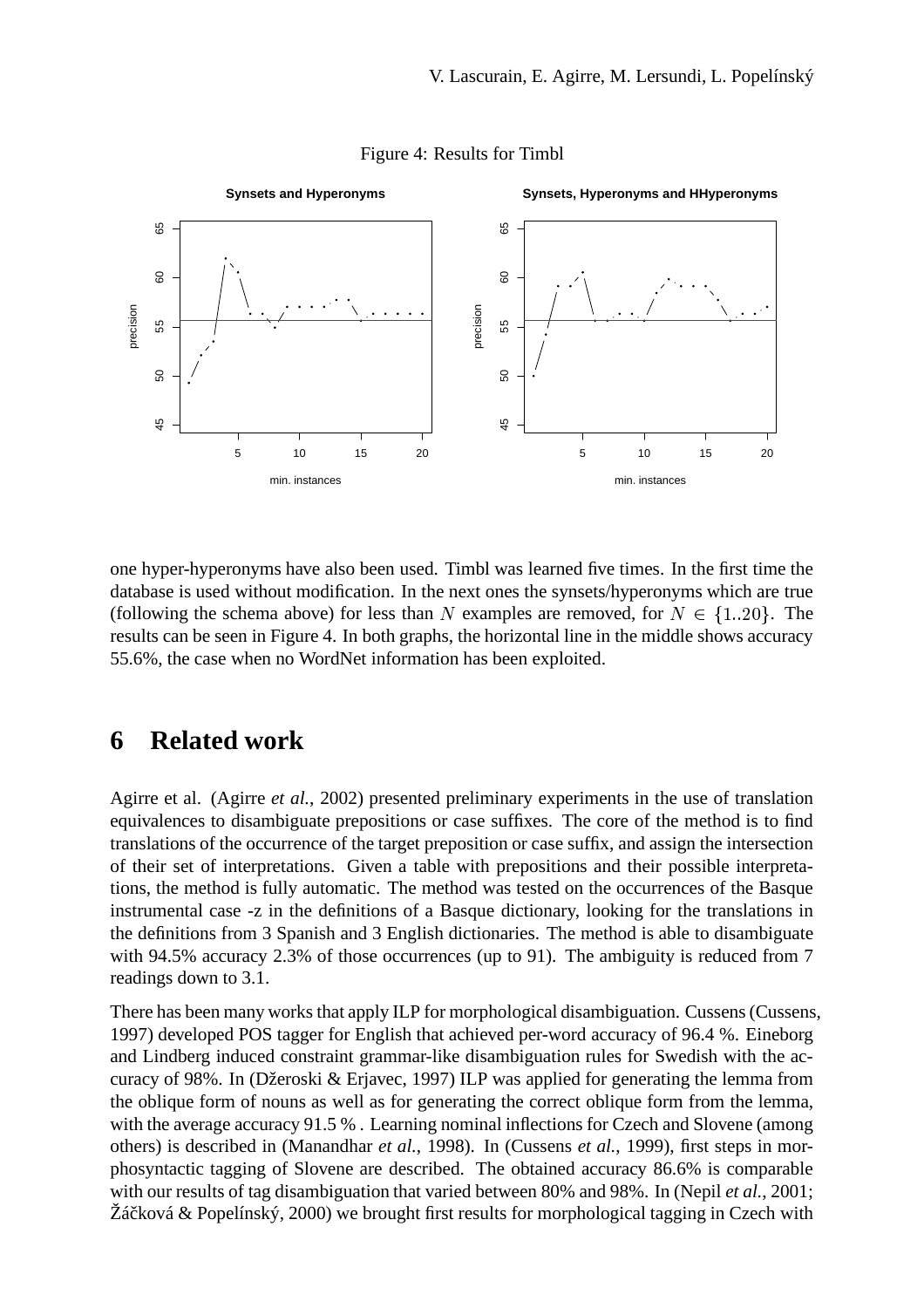means of ILP. We did not employ any lexical statistics and we did not use any hand-crafted domain knowledge.

# **7 Conclusion**

The results are not good enough for automatic disambiguation of cases in Basque. However, some conclusions can already be made. When using only simple morphological predicates an accuracy varied between 47% and 55%. When we introduce semantic predicates they produce a small improvement 59%. We can improve these results a little bit more by refining the semantic predicates trying to remove ambiguity as described in Section 4.3. When removing the implicit rule we reached accuracy higher than 70% with decrease of recall to 68–69%.

This fact seems to confirm that the information derived from the WordNet is important but does not mean that the morphological information should be automatically discarded. In the experiments described in Section 4.2 the morphological information is important for finding the so called "important" words (the words for which the WordNet predicates are applied). The morphological information is also used in *verbInPosition* and *adverbInPosition* predicates. Nevertheless we got the best results making no use of the morphological knowledge in the experiments described in Section 5.

Regarding to the experiments with Timbl, trying to find an explanation for the particular form the two curves show in Figure 4 is interesting. When we add the WordNet information the accuracy falls down about 6% in both cases and then it increases steadily to meet its peak value for  $N \approx 5$ . At this point the tendency changes and accuracy becomes worse. There is a possible explanation. When we added the synset information to the data we also add a lot of noise. By adding all the synsets of a word the only thing we do is adding all the possible semantic interpretations of a given word. When we restrict the minimum number of examples in which a synset must be present (the  $N$  parameter) data become less ambiguous. Those synsets which belong to different words have better chances to survive. The accuracy increases until we begin to destroy more information than noise. As  $N$  moves from 1 to 20 there is a balance between noise and information. The first peak could be due to the situation in which the synset and hyperonym information weigh more than the ambiguity they introduced. From that moment we begin to destroy information, so the curve sinks. The second peak belongs to the hyper-hyperonyms, which should be more common and thus are removed later. When this happens the second peak collapses.

## **Acknowledgements**

Most of this work was done when Victor Lascurain and Luboš Popelínský worked with machine learning group at University of Freiburg, Germany. We would like to thank to Luc De Raedt and Stefan Kramer for their kind assistance. Luboš Popelínský has been partially supported by the grant of Czech Ministry of Education MŠMT 143300003. Eneko Agirre and Mikel Lersundi have been partially supported by the European Commission (MEANING project IST-2001-34460) and MCYT (Hermes project TIC-2000-0335-C03-03).